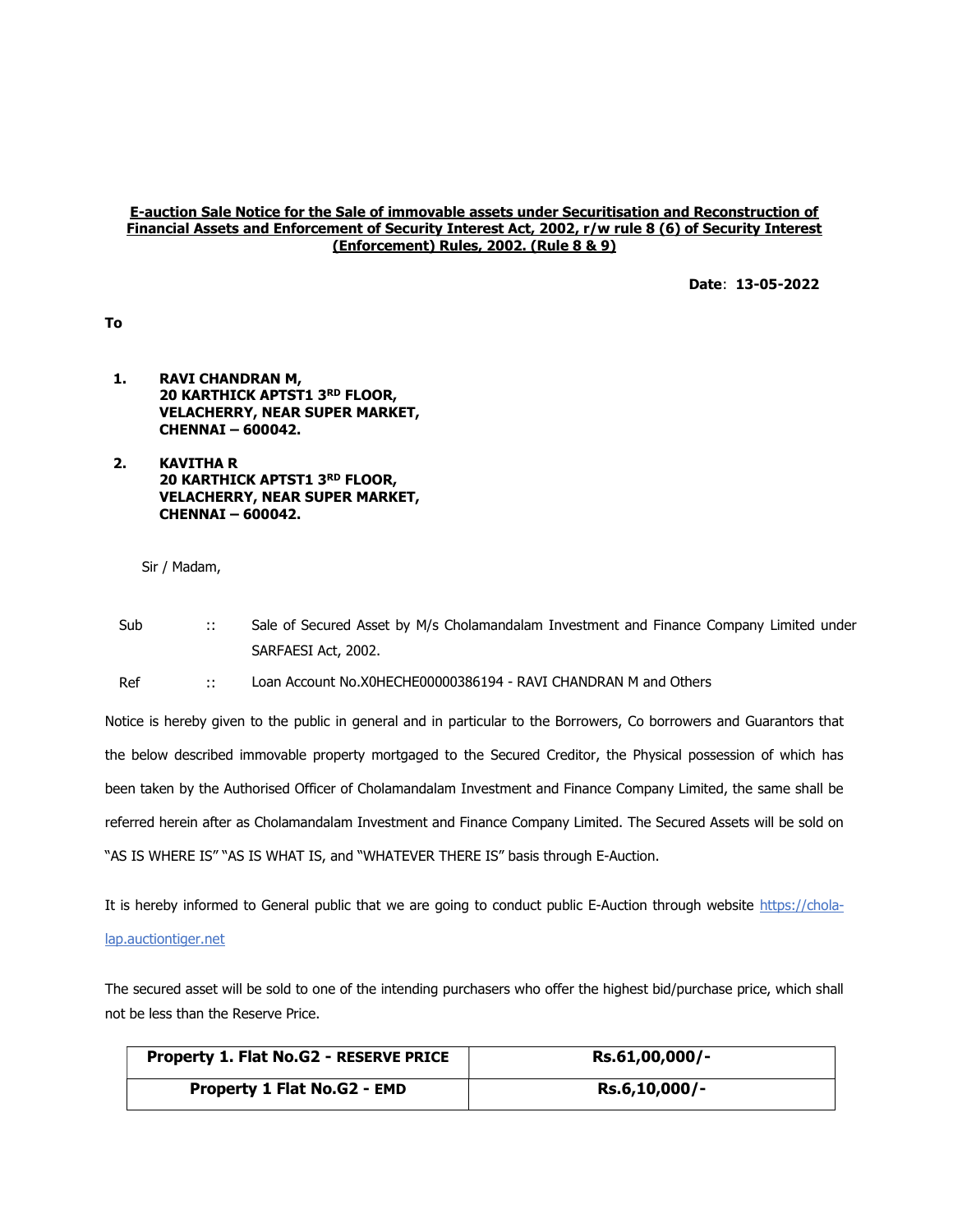| Property 2. Flat No.B - RESERVE PRICE | Rs.35,00,000/-                  |
|---------------------------------------|---------------------------------|
| Property 2. Flat No.B - EMD           | Rs.3,50,000/-                   |
| <b>E-AUCTION DATE AND TIME</b>        | 23-06-2022, 11.00 AM to 1.00 PM |
| <b>LAST DATE OF SUBMISSION OF EMD</b> | 16-06-2022                      |
| <b>BID INCREMENT AMOUNT (IN RS.)</b>  | Rs.25,000/-                     |
| DATE OF INSPECTION OF PROPERTY        | 07-06-2022 and 08-06-2022       |

## DESCRIPTION OF THE IMMOVABLE PROPERTY [Secured Asset]

All that piece and parcel of land and building in Flat No.G2, in the Ground floor measuring 1525 Sq.fts in Venkateswara Enclave together with 592Sqft of undivided share in all that piece and parcel of Land measuring 2600Sq.fts., bearing Plot No.69, Gowri Nagar, Mugalivakkam Chennai in Survey No.74/2B of Mugalivakkam Village.

Flat No.B in the First Floor measuring 1250 Sq.fts together with 1/4th Undivided Share in all the piece and parcel of Land measuring 2956 Sq.fts out of the Total Area Measuring 7200 Sq.ft bearing Plot No.179B, Chendurpuram, Comprised in S.No.104, As per patta S.No.104/17 of Kattupakkam Village

We hereby give you notice that the aforesaid secured asset shall be sold by the undersigned if you fail to pay within 30 days from the date of service/publication of this notice, the entire outstanding loan amount aggregating to Rs.4,71,64,873.63/- (Rupees Four Crores Seventy One Lakhs Sixty Four Thousand Eight Hundred Seventy Three and Paise Sixty Three Only) as on 07-05-2022 together with further interest, penal interest, costs and charges thereon till the date of payment, as per agreed the terms and conditions mentioned in the Loan Agreement and other documents pertaining to the Loan availed by you. After expiry of 30 days, no further notice whatsoever will be given to you and the Secured Asset will be sold accordingly.

You may note that in case the Sale proceeds of such sale of the secured asset are not sufficient to cover the entire outstanding dues of the secured creditor, then you all are jointly and severally liable to pay the amount of such shortfall to the Secured Creditor.

## Terms & Conditions of E- Auction Sale: -

- 1. The auction sale will be 'Online E-Auction' Bidding through website https://sarfaesi.auctiontiger.net. on the dates as mentioned in the table above with further Extension of 5 Minutes.
- 2. The interested bidders are required to register themselves with the portal and obtain login ID and Password well in advance, which is mandatory for e-bidding, from auction service provider M/s E-Procurement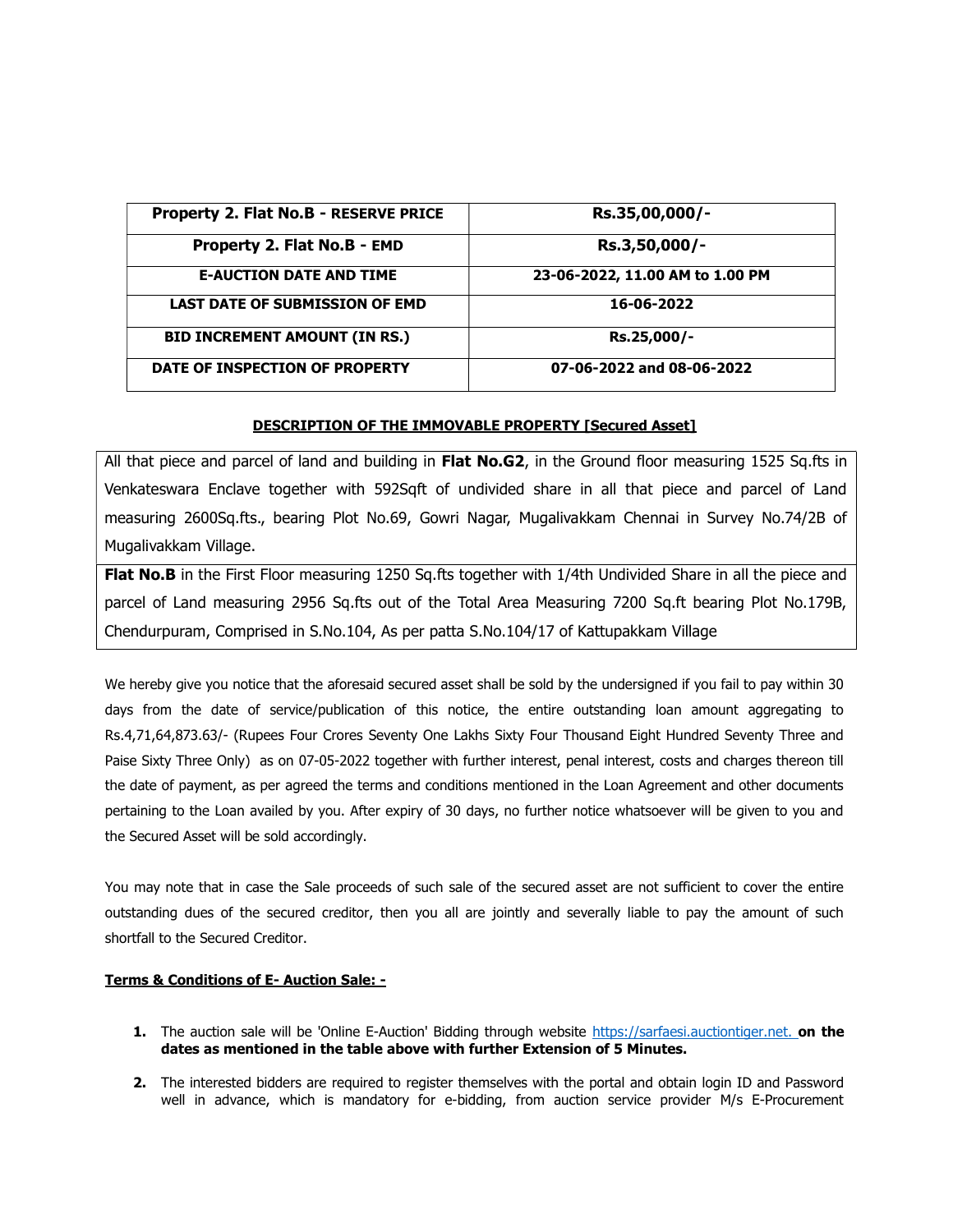Technologies Ltd. (Auction Tiger) Ahmadabad (Contact Person: Mr. Ram Sharma Cell No. 8000023297, Email : ramprasad@auctiontiger.net, Email. support@auctiontiger.net Please note that, Prospective bidders may avail online training on e-auction from their registered mobile number only.

- 3. The intending purchaser/bidder is required to submit amount of the Earnest Money Deposit (EMD) by way of Demand Draft/PAY ORDER drawn on any nationalized or scheduled Commercial Bank in favor of "Cholamandalam Investment and Finance Company Limited" payable at Chennai and register their name at https://chola-lap.auctiontiger.net and get user ID and password free of cost and get training on e-Auction from the service provider. After their Registration on the web-site, the intending purchaser/bidder is required to get the copies of the following documents submit {1. Copy of the DD copy/ Pay order; 2.Copy of PAN card and 3.Copy of proof of address (Passport, Driving License, Voter's I-Card or Aadhar Card, Ration Card, Electricity Bill, Telephone Bill, Registered Leave License Agreement)} by the last date of submission of the EMD(s) as mentioned in the sale notice and also submit hardcopy thereof at the Branch mentioned hereinabove.
- 4. Bid must be accompanied with EMD (Equivalent to 10% of the Reserve Price) by way of Demand Draft/ Pay order in favour of "Cholamandalam Investment and Finance Company Limited" payable AT Chennai.
- 5. Bids that are not filled up or Bids received beyond last date will be considered as invalid Bid and shall be summarily rejected. No interest shall be paid on the EMD. Once the bid is submitted by the Bidder, same cannot be withdrawn. However, EMD deposited by the unsuccessful bidder shall be refunded without interest.
- 6. The bid price to be submitted shall be above the Reserve Price along with increment value of Rs.25,000/- and the bidder shall further improve their offer in multiple of Rs.25,000/-. The property shall not be sold below the Reserve Price set by the Authorized Officer.
- 7. The successful bidder is required to deposit 25% of the sale price (inclusive of EMD) immediately but not later than next working day by Demand Draft drawn in favour of "Cholamandalam Investment and Finance Company Limited" payable AT Chennai and the balance amount of sale price shall be paid by the successful bidder within 15 days from the date of confirmation of sale by the Company. The EMD as well as Sale Price paid by the interested bidders shall carry no interest. The deposit of EMD or 10% of sale price, whatever may be the case shall be forfeited by the Company, if the successful bidder fails to adhere to terms of sale or commits any default.
- 8. On compliance of terms of Sale, Authorised officer shall issue "Sale Certificate" in favour of highest bidder. All the expenses related to stamp duty, registration charges, conveyance, TDS etc. to be borne by the purchaser.
- 9. Company does not take any responsibility to procure permission / NOC from any authority or under any other law in force in respect of property offered or any other dues i.e., outstanding water/electricity dues, property tax or other charges, if any.
- 10. The successful bidder shall bear all expenses including pending dues of any Development Authority, if any/ taxes/ utility bills etc. to the Municipal Corporation or any other authority/ agency and fees payable for stamp duty /registration fees etc. for registration of the Sale Certificate.
- 11. The Authorised Officer reserves the absolute right and discretion to accept or reject any or all the offers/bids or adjourn/cancel the sale without assigning any reason or modify any terms of sale without any prior notice. The immovable property shall be sold to the highest bidder. However, the Authorised Officer reserves the absolute discretion to allow inter-se bidding, if deemed necessary.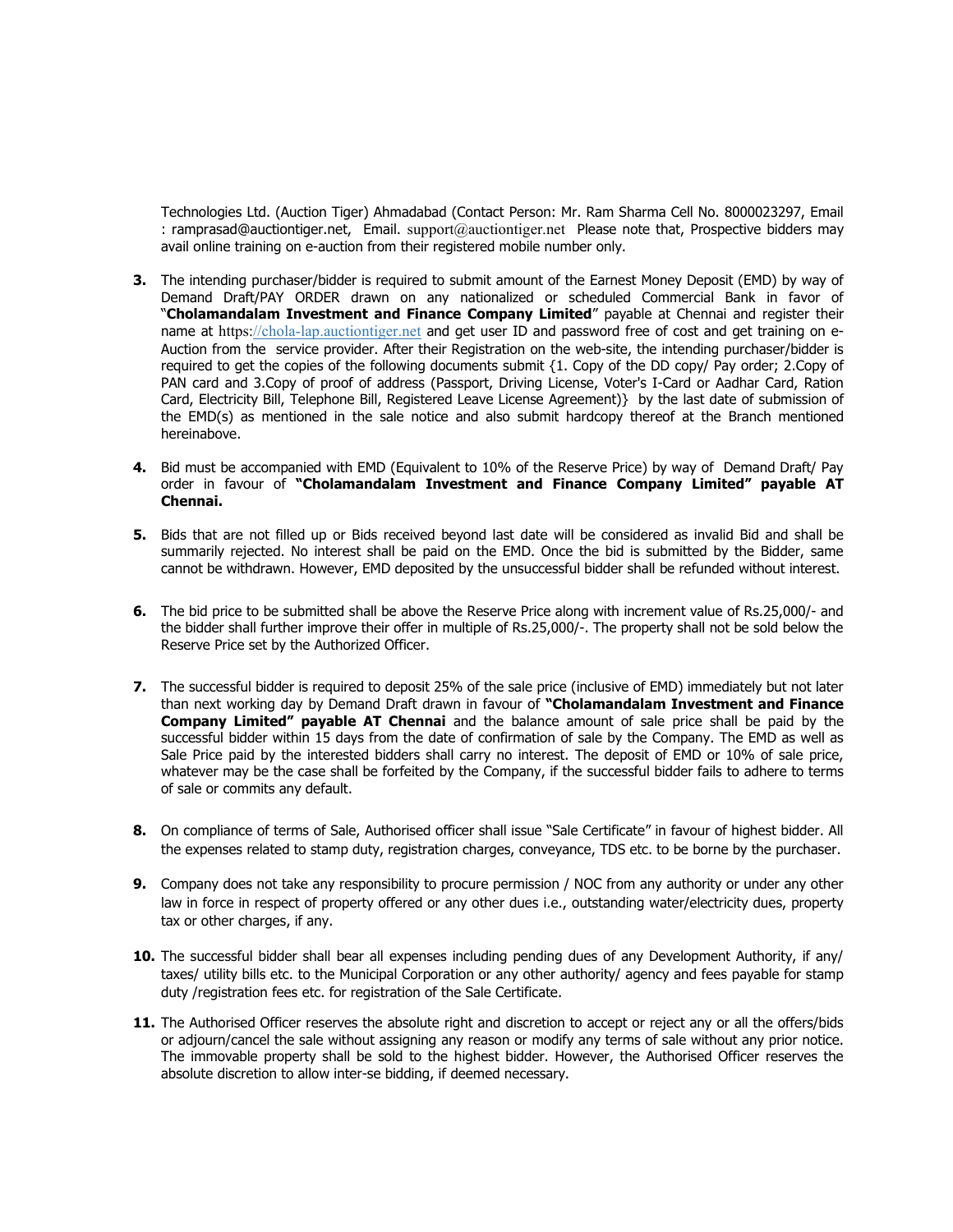- 12. To the best of its knowledge and information, the Company is not aware of any encumbrances on the property to be sold except of the Company. However, interested bidders should make their own assessment of the property to their satisfaction. The Company does not in any way guarantee or makes any representation with regard to the fitness/title of the aforesaid property. For any other information, the Authorised Officer shall not be held responsible for any charge, lien, encumbrances, property tax or any other dues to the Government or anybody in respect of the aforesaid property.
- 13. Further interest will be charged as applicable, as per the loan documents on the amount outstanding in the notice and incidental expenses, costs, etc. is due and payable till its actual realization.
- 14. The notice is hereby given to the Borrower(s) / Mortgagor(s) to remain present personally at the time of sale and they can bring the intending buyer/purchasers for purchasing the immoveable property as described hereinabove, as per the particulars of the Terms and conditions of sale.
- 15. Online E-auction participation is mandatory in the auction process by making application in prescribed format which is available along-with the offer/tender document on the website. Bidders are advised to go through the website https://chola-lap.auctiontiger.net for detailed terms and conditions of auction sale before submitting their bids and taking part in e-auction sale proceedings. Online bidding will take place at web-site of organization as mentioned hereinabove, and shall be subject to the terms and conditions contained in the tender document. The Tender Document and detailed Terms and Conditions for the Auction may be downloaded from the website https://chola-lap.auctiontiger.net or the same may also be collected from the concerned Branch office of Cholamandalam Investment and Finance Company Limited. A copy of the Bid form along with the enclosure submitted online shall be handed over to Mr. Thiyagarajan, Mob. No. 9940516215; at Cholamandalam Investment and Finance Company Limted, ADDRESS- : ASV Adarsh Tower, 719, Pathari road, off, Anna Salai, Chennai, Tamil Nadu – 600002, 16-06-2022 on or before date and time mentioned above. (Please refer to the details mentioned in table above).
- 16. The property shall be sold on "As is Where is Basis", "As is What is Basis" and "As is Whatever there is Basis" condition and the intending bidder should make discreet enquiries as regards encumbrance, charge and statutory outstanding on the property of any authority besides the Company's charges and should satisfy themselves about the title, extent, quality and quantity of the property before submitting their bid. No claim of whatsoever nature regarding the property put for sale, charges and encumbrances over the property or any other matter etc. will be entertained after submission of the online bid and at any stage thereafter. The Company shall not be responsible for anything whatsoever including damages or eviction proceeding, etc. The intending bidder shall indemnify the tenants as well as the Company in this regard. The purchaser shall take necessary action for eviction of tenant / settlement of tenant only in accordance with the Law. The Company presses into service the principle of caveat emptor.
- 17. This publication is also a '30' (Thirty) days' notice to the Borrower / Mortgagor / Guarantors of the above said loan account pursuant to rule 8(6) and Rule 9 of Security Interest (Enforcement) Rules 2002, to discharge the liability in full and pay the dues as mentioned above along with upto date interest and expenses within 30 days from the date of this notice failing which the Secured asset will be sold as per the terms and conditions mentioned above. In case there is any discrepancy between the publications of Sale notice in English and Vernacular newspaper, then in such case the English newspaper will supersede the vernacular newspaper and it shall be considered as the final copy, thus removing the ambiguity. If the borrower/mortgagors pays the amount due to the Company, in full before the date of sale, auction is liable to be stopped.
	- For further details and queries, contact Authorized Officer, Cholamandalam Investment and Finance Limited, Mr. Thiyagarajan, Mob. No.9940516215.